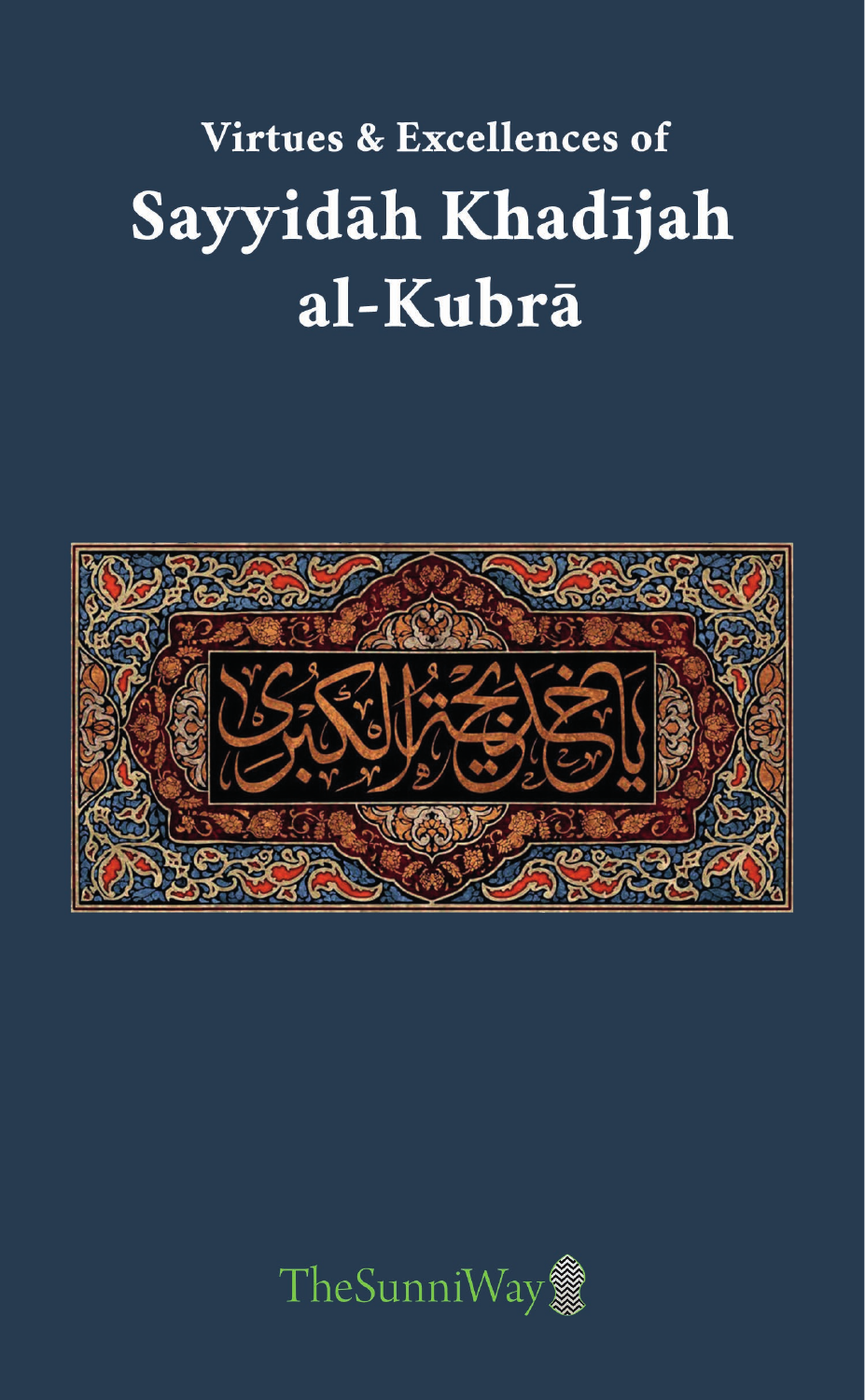## SAYYIDĀH KHADĪJAH AL-KUBRĀ *Virtues & Excellences of*



**COMPILED BY:** *TheSunniWay Team*

**PROJECT SUPERVISED BY:** *Qāʾid-e-Millat, Muftī* ʿ*Asjad Razā Khān*

TheSunniWay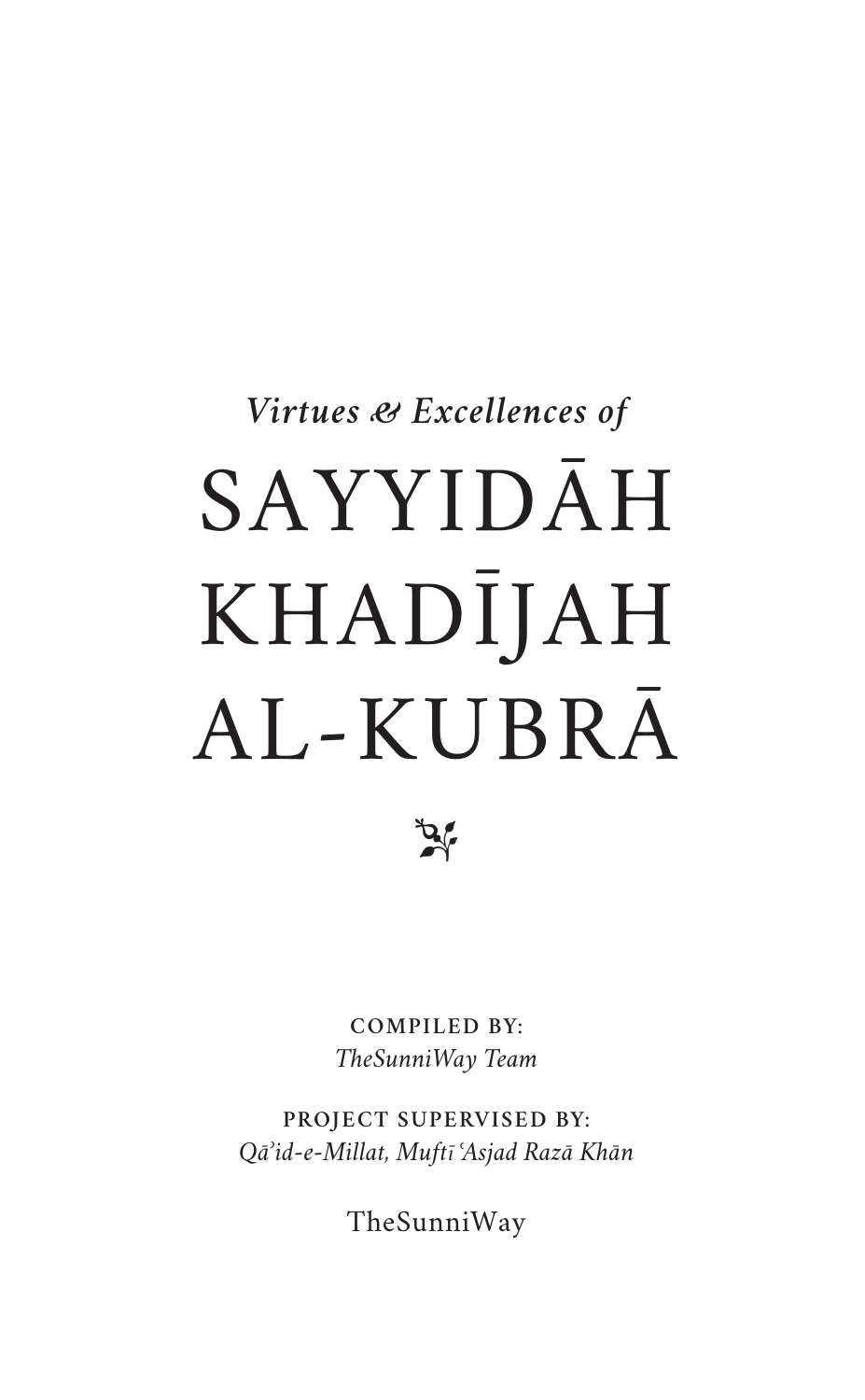## $\mathbb{Z}$

## **SAYYIDĀH KHADĪJAH AL-KUBRĀ** (َضِحَالَلَّهُ عَنَهَا

 $\prod$ er name with the lineage is: Sayyidāh Khadījah  $\mathbb{C}$ bint Khuwaylid bin Asad bin ʿAbdul ʿUzza bin Qusay bin Kilāb bin Murrah bin Kaʾb bin Luwai. Her lineage meets the lineage of the beloved Prophet G through Qusay. Her *kunyah* is *Umm Hind*. Her mother was Fāṭimah bint Zāʾidah bin al-Asm from the tribe of Banī Amir bin Luwai.<sup>1</sup>

She J has many titles. The most famous title is *al-Kubrā*. This was so frequently used that it seemed as if it was part of her name. Another famous title is *Tāhirah*. She *فَأَنْتُجْتَهَا* used to be called *Ṭāhirah* even in the pre-Islamic era of ignorance. Furthermore, she J was also called *Sayyidatu Qurays*h.2

Similarly, *Ṣiddīqah* is also her title. It has been narrated that the beloved Prophet G said: "*She is the Ṣiddīqah of my Ummah.*"3

Were talked صَلَالَةَ عَلَيْهِ وَعَايَا لِإِدْوَسَلَّهُ The good morals of the beloved Prophet about everywhere; even the polytheists of Makkah referred him as *al-Sādiq* (The Truthful) and *al-Amīn* (The Trustworthy). To handle her business, Sayyidāh Khadījah  $\mathcal P$  chose and conveyed the message to the Master حَزَاللَّهُ عَلَيْهِ وَعَايَا لِلْهِ وَسَلَّمَ Ehat he should take her merchandise to Syria for trade and take from the

<sup>1</sup> Madārij-un-Nubūwwah, Vol. 2, Part 5, Chapter 2, Chapter of Wives, page 1

<sup>2</sup> Sīrah Halabiyyah, Vol. 1, page 199

<sup>3</sup> Tarīkh Dimashq, Vol. 70, page 118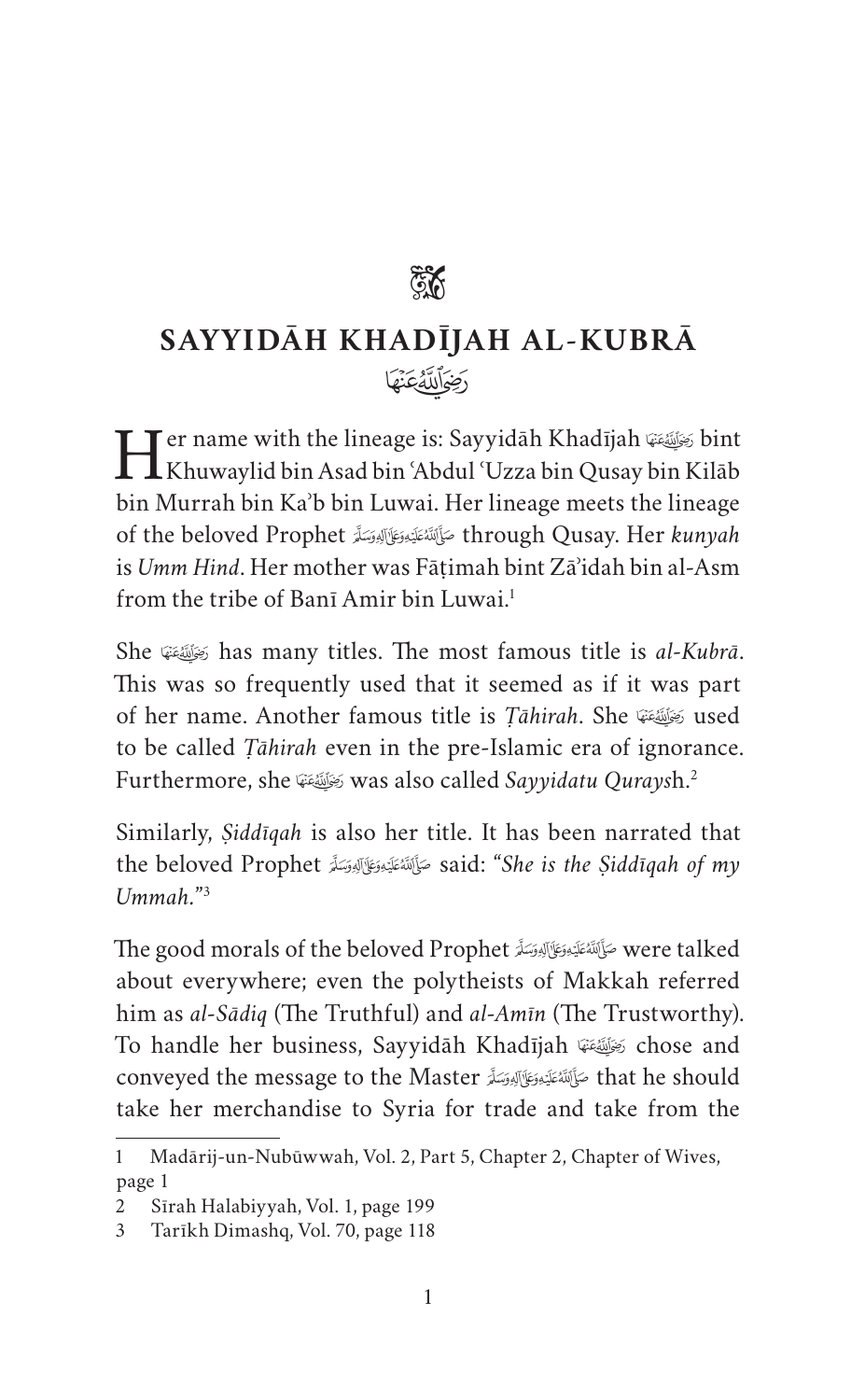G accepted this offer in consultation with Abū Ṭālib. profit a share whatever he feels appropriate. The Holy Prophet Sayyidāh Khadījah الحَقِيَّة sent her slave, Maysarah with the صَأَلَانَةَ عَلَيْهِ وَعَاَلِهِ وَسَلَّرَ as his servant. The Prophet صَأَلَانَةَ عَلَيْهِ وَعَاَلِهِ وَسَلَّرَ Holy Prophet sold the goods in Basra and made double profit. The people of the caravan profited greatly due to his blessed companionship. When the caravan returned, she  $\mathbb{Z}$  saw that two angels were casting a shadow over the mercy of the worlds  $\tilde{\mathcal{L}}$ . She miracles of the journey made him حَإِلَانَهُ عَلَيْهِ وَيَا إِلَيْهِ مَسْلَمَ الْكَافِيَةِ وَعَا إِلَيْهِ وَسَ Sayyidāh Khadījah J. 4

Apart from being wealthy and generous, Sayyidāh Khadījah J was the most noble and from the best of the lineages among the women of the Quraysh. Many from tribe of the Quraysh wanted to marry her, but she did not accept anyone's proposal. Instead, she sent the proposal of marriage to the Master حَزَاللَّهُ مَنَارَ and called her uncle ʿAmr bin Asad. The beloved Prophet حَزَاللَّهُ عَلَيْهِ وَعَايَاتِهِ وَسَنَّرَ beloved Prophet Khadījatul Kubrā کَایَة with his uncle Abū Țālib, Sayyidunā Ḥamzah, Sayyidunā Abū Bakr as-Ṣiddīq I and other chiefs of the clan. Abū Ṭālib delivered the marriage sermon. According to a tradition, the *mahr* (bride gift) of Sayyidāh Khadījah  $\mathcal{F}$  was twelve and a half *awqiah* (ounces) of gold.<sup>5</sup>

At the time of marriage, Sayyidāh Khadījah رَحْقَةَ was forty years old and the beloved Prophet حَأَلِللَّهُ عَلَيْهِ وَعَايَا آبِهِ وَسَلَّرَ years old and the beloved Prophet years old.<sup>6</sup>

In the Cave of Ḥiraʾ, Sayyidunā Jibrīl عَبْدَالسَّلَامُ came to the Court of the Mercy of the Universe حَزَاللَّهُ عَيْدِوَعَإِلاِّهِ وَسَلَّمَ the Mercy of the Universe asked him to recite it. The Prophet G said: "*I do not recite"* by saying "ماأنابقارئ". Then Jibrīl تَيُّالِقَادَة "by saying"

<sup>4</sup> Madārij-un-Nubūwwah, Vol. 1, Section 2, page 2

<sup>5</sup> Madārij-un-Nubūwwah, Vol. 2, Section 2, page 2

<sup>6</sup> al-Tabaqāt al-Kubrā by ibn Sā'd, Vol. 8, page 13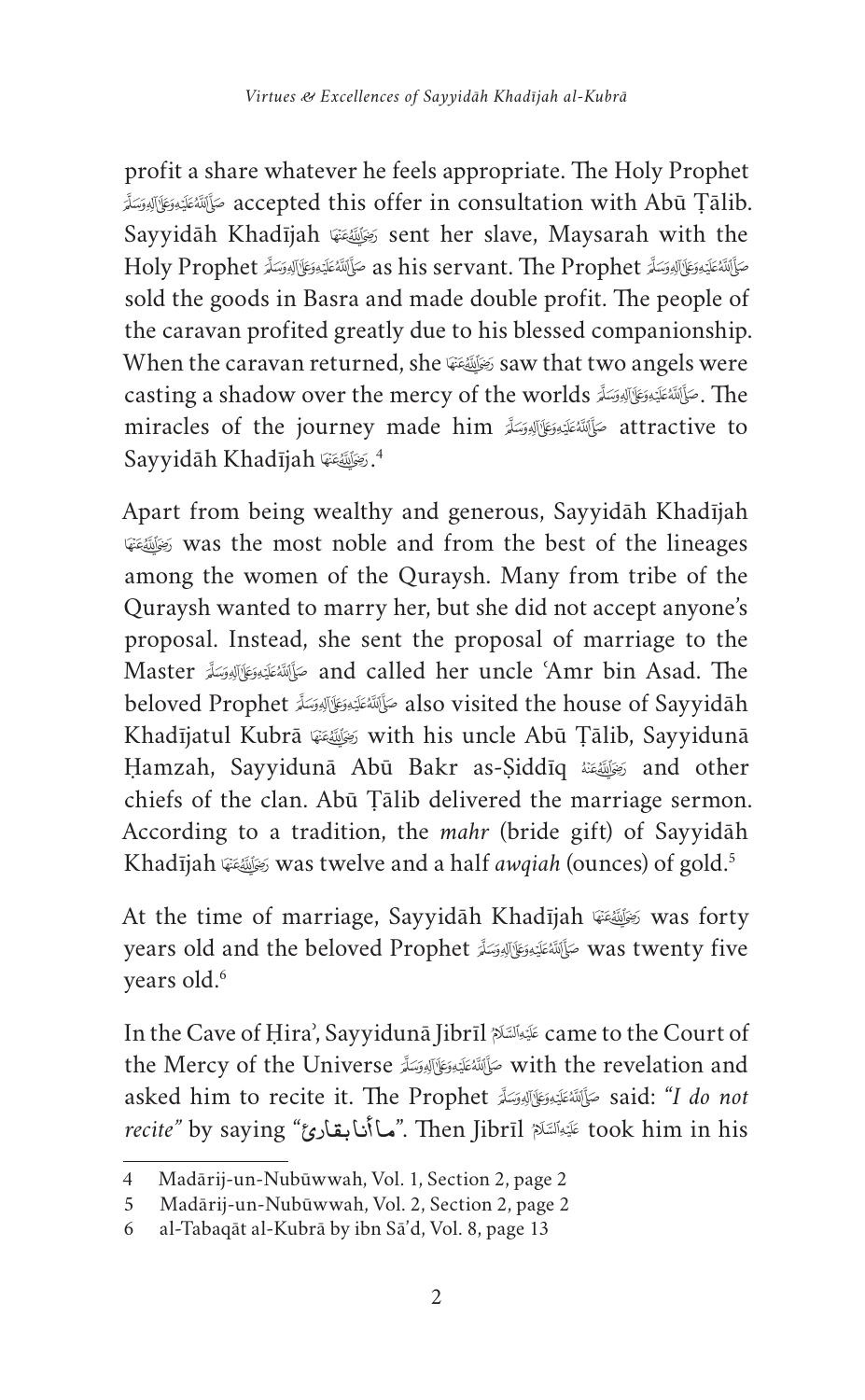arms, hugged and left him. He said again: "*Read*". He said: "*I will not read*". Jibrīl الخَيْعَة took him in his arms, hugged and left him. Then he said: "*Read*". He said "*I will not read.*" The third time, Jibrīl مَلِيَعاتِكُمْ took him in his arms and said:

ٳقُرَأْ بِٱسْوِرَتِكَ الَّذِينُ خَذَيْنَ ( إِٓ) خَذَى الْاِنْسَانَ مِنْ عَلَقٍ ۚ (إِّ } إقْرَأْ وَرَبُّكَ الْاَكْرَهُ ( إِٓ ) ُ ֦֧<u>֓</u> ا<br>أ **a** َ ا<br>أ َ ْ َ ؚ<br>; َْ ا<br>أ َ ََ ؚ<br>ا َ ֧֧֦֧֖֖֖֧֚֚֚֚֚֚֚֝֝֬֓֡֓֓֡֓֓֡֬֓֓<u>֓</u> ֦֧<u>֚</u> َ ْْ َ ់<br>៖ الَّذِیۡ مَلَّـۃ بِاۡلُقَلَـهِ ۙ ( ۚٓ)ٖ عَلَّـۃ الۡاِنۡسَانَۖ مَاۤ لَـٰۃ یَـۡفَـلَـۃَ( ۚ ۗ<br>الَّذِیۡ عَلَّـۃ بِاۡلُقَلَـهِ ۙ ( ۚ ٓ) عَلَّـۃ الۡاِنۡسَانَۖ مَاۤ لَـٰۃ یَـۡفَـلَـۃَ( ۚ ؚ<br>، َ َ َْ ا<br>ا '<br>י ֖֖֧֪֪֪֪ׅ֧֧֚֚֚֚֚֚֚֚֚֚֚֚֚֚֚֚֚֚֚֚֚֚֚֚֚֡֝֝֝֝֟֓֡֟֓֡֟֓֡֟֓֡֟֓֡֟֓֝֬֝֬ َ ؚ<br>ؙ َ ْ ا<br>: ֧֧֧֧֧֧֦֧֧֧֧֧֧֧֧֧֧֧ׅ֧֧֧֧֧֧֧֧֚֚֚֚֚֚֚֚֚֚֚֚֚֚֚֚֚֚֚֚֚֚֚֚֚֓֓֓֡֓֓֡֓֓֓֓֓֓֝֬֓֓֓֓֓֓֝֬֝֬֝֬֝֬֝֬֜֓֝֬֝֬֝֬֝֬֝֬֝֬<br>֧֧֪֪֪֪֪֪֪֪֪֪֪֪֪֪֜ َ ا<br>: ֦֧֧֧֧֪֧֪֧֪֪֪֛֧֟֟֓֟֓֟֓֟֓֟֓֝֬֝֓֝֬֝֬֝֬֝֓֝֬֝֬֝֓֟֝֬֝֬֝֓֝֬֝֬֝֬֝֓֝֬֝֓<del>֛</del>

*Read with the name of your Lord who Created, Created man from a clot. Read and your Lord only is the Most Beneficent, The One who taught to write with the pen. The One Who taught man all what he did not know.* 

Upon returning home feeling unwell from this great incident, he مَأَلِّقَنَانِيَوْعَالَاوِيَنَةُمْ said to Sayyidāh Khadījah (مَأَلِّقَنَانِيوْعَالَاوِيَنَةُمْ عَلَيْهِ *Bring me a blanket. Bring me a blanket*. She put a blanket on صَأَلَانَةَ عَلَيْدِوَغَاْ آلِدِوَسَلَرَ face to relieve his discomfort. Then he صَأَلِلَةَ عَلَيْدِوَغَاْ آلِدِوَسَلَرَ his صَرَالَةَ عَلَيْهِ وَعَالَاهِ وَسَلَّرَ body and sprinkled some cold water on his narrated the whole situation to her J. Sayyidāh Khadījah J while comforting him said, "*Allāh will grant you only the good because you look after and carry the burden of the relatives. Strive and struggle in devotion, you are hospitable to the guest; you help the poor and the needy. You treat people with kindness, you engage with people with good manners, you help them when they are right and avoid them when they are evil, you shelter the orphans, you speak the truth and you return people, their trusts"*. Sayyidāh Khadījah J comforted the Holy Prophet صَوَّاللَهِ وَسَلَّهُ Comforted the Holy Prophet

All the grief the Prophet صَلَالَةَ عَلَيْهِ وَعَلَا الْاِدِيَسَةً، All the grief the Prophet the disbelievers of Quraysh used to diminish upon seeing Sayyidāh Khadījah الحَمَّة and he became happy. And when the Prophet G came, she would be very hospitable to him, which would make every difficulty easier for him.<sup>8</sup>

<sup>7</sup> Ṣaḥīḥ Bukhāri, Book of Revelation, page 65, Ḥadīth 3

<sup>8</sup> Madārij-un-Nubūwwah, Vol. 2, Part II, Chapter III, Revelation and Proof of Prophethood, page 32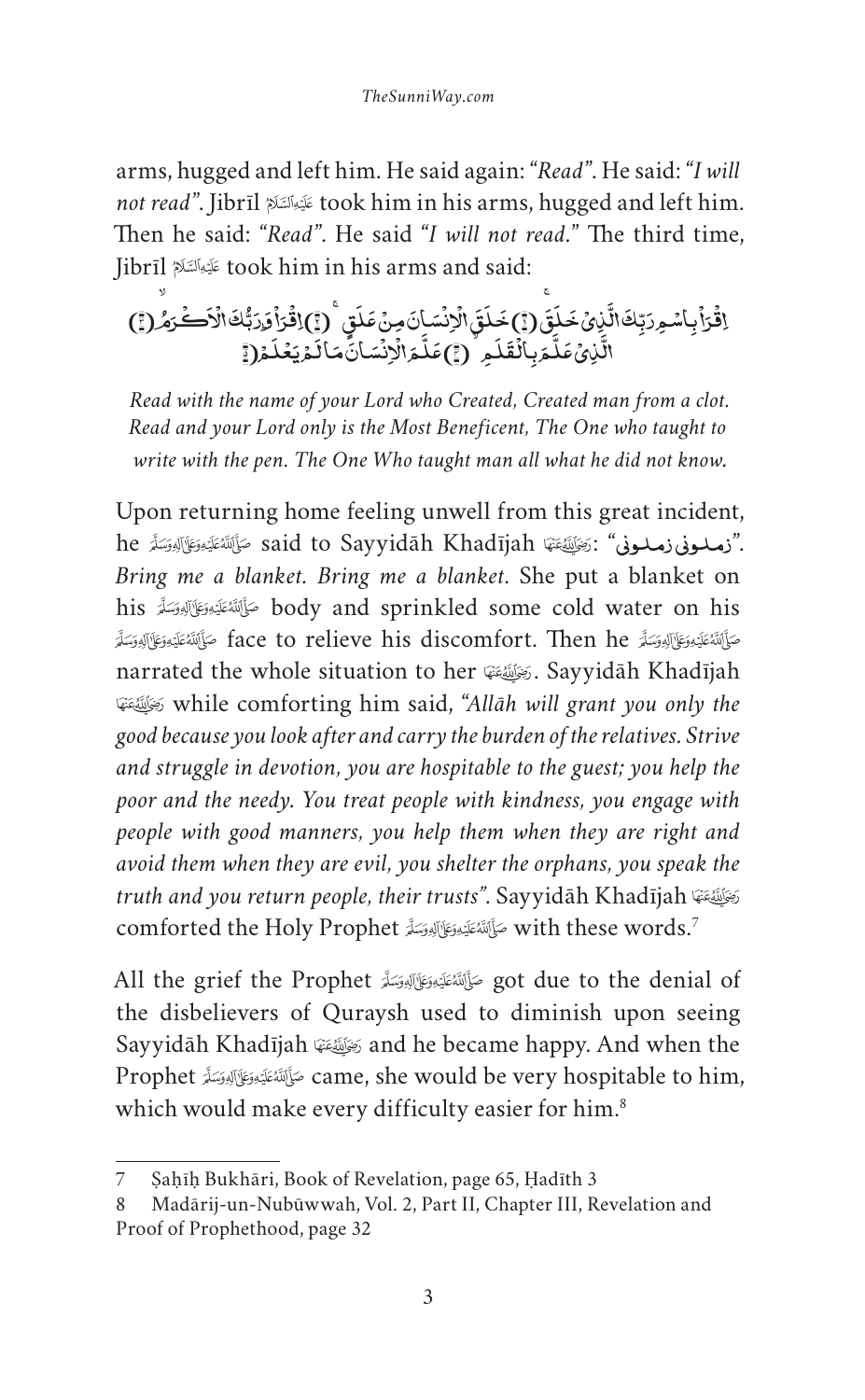She الْحَمَلِيَّةَ (among women) was the first to be blessed to bring faith in the Holy Prophet مَوَّالَالِهِوَسَلَّرَ faith in the Holy Prophet

The majority opinion is that Sayyidah Khadījah  $\mathcal{L}$  was the first to publicly accept Islam. Because when the beloved Prophet حَزَاللَّهُ عَلَيْهِ وَعَالَا لِهِ وَسَلَّهِ  $\zeta$ ame from the Cave of Ḥira $\zeta$  and informed her of the revelation, she believed. Some say that Sayyidunā Abū Bakr Siddīq الحَلَّقَة was the first to believe after her. Some say that Sayyidunā ʿAlī الحَقَقَة was the first to believe when he was only ten years old. Shaykh ibn al-Salah says, "*The most cautious and appropriate opinion is that the first to embrace Islam among the free men is Sayyidunā Abū Bakr Ṣiddīq* I*. Among children is Sayyidunā ʿAlī* I*. Among women is Sayyidāh Khadījah* J*. Among chiefs is Zaid bin Hāritha* I *and among slaves is Bilāl ibn Rabāh al-Habashi* I*."* <sup>10</sup>

It is narrated on the authority of Sayyidunā Abū Rafay that the Holy Prophet صَلَاللَهُ وَعَالَا اِوَتِسَلَّمَ tirst prayed on Monday morning. Sayyidāh Khadījah  $\mathcal{L}$  prayed in the last part of Monday and Sayyidunā ʿAlī (الحَقِيَّة offered prayers on Tuesday.<sup>11</sup>

Sayyidunā Abū Hurairah رَحَوْلَ has narrated, Sayyidunā Jibrīl and humbly صَزَاللَّهُ عَيْدِهِ وَعَايَالِهِ وَسَلَّرَ oame to the beloved Prophet عَلَيْهِ السَّلَامُ requested: "*Ya RasūlAllāh! Khadījah is approaching. She has a pot of food. When she approaches you, then convey to her the salām of your Lord and mine and give her the good news of a home, made of a case-like (hollow) pearl in paradise that has neither any noise nor any other inconvenience.*"12

<sup>9</sup> Sunan al-Kubrā of Bayhaqi, Kitāb Qism al-Fayy wa al-Ghanīmah, Bāb I'ṭa al-Fayy, Vol. 4, page 597, Ḥadīth 13081

<sup>10</sup> Madārij-un-Nubūwwah, Vol. 2, Part II, Chapter III, Revelation and Proof of Prophet-hood, page 5

<sup>11</sup> al-Muʾjam al-Kabīr of Tabarānī, Chapter from the Name of Ibrāhīm, ʿUbaidullah ibn Abī Rafi' from his father, Vol. 1, page 251, Ḥadīth 945

<sup>12</sup> Ṣaḥīḥ Bukhāri, Vol. 2, page 565, Ḥadīth 3820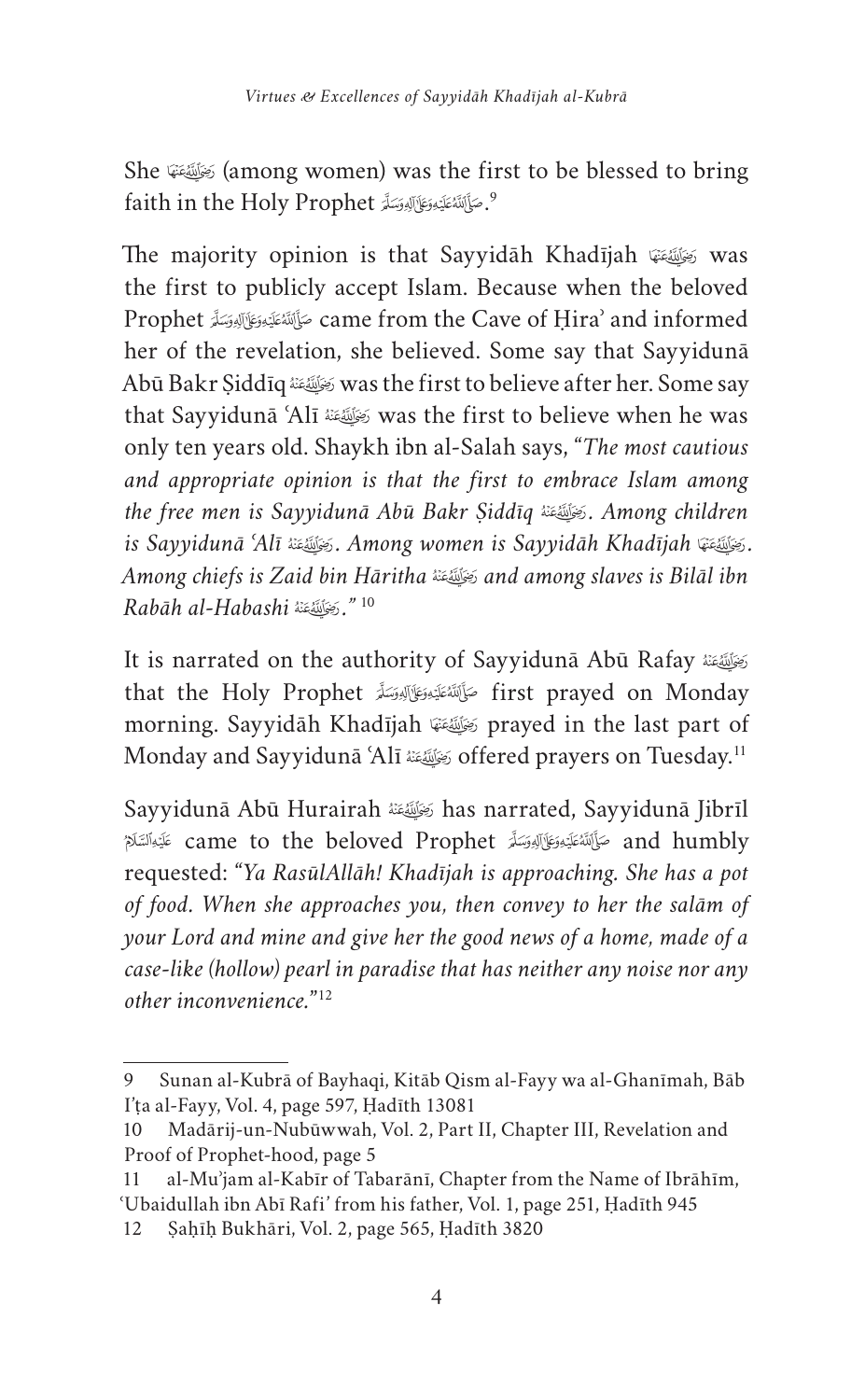In another narration from Sayyidunā Abū Hurairah (الحَقِيَّة:, it is stated that: Sayyidunā Jibrīl عَيْمِالسَّلَامُ came to the beloved Prophet's G house and said, "*O Messenger of Allāh! Sayyidāh Khadījah* J *is bringing you a tablecloth in which there is food and water. When she brings it, give her the greetings from her Lord.*"13

G say, "*Maryam bint Imrān was the best of the women of*  It is narrated from Sayyidunā 'Alī  $\mathbb{Z}$  that I heard the Prophet *her time and Khadījah bint Khuwaylid* J *is the best of the women of her time.*"14

مَّأَلَةَمْ فَيَادِوَعَاْ آلِهِ وَسَلَّهِ that Master رَضِيَّلِّهُ عَنْهُ Anas (sifted from Sayyidunā Anas said, "*It is enough to know the virtues of Maryam bint Imrān, Khadījah bint Khuwaylid, Fāṭimah bint Muḥammad* G *and Pharaoh's wife Āsiya* K *are the best out of all the women of the world.*"15

G said, "*The best of the women of paradise are Khadījah*  It is narrated from Sayyidunā ibn 'Abbās  $\mathbb{E}$  that the Prophet *bint Khuwaylid, Fāṭimah bint Muḥammad* G*, Maryam bint Imrān and Āsiya bint Mazāhim* K."16

Ummul al-Muʾminīn Sayyidāh ʿĀʾishah Ṣiddīqah J says, "*The beloved Prophet* G*, fed Sayyidāh Khadījah* J *grapes of paradise.*"17

The Holy Prophet G has said, "*Khadījah* J *believed in* 

<sup>13</sup> Ṣaḥīḥ Muslim, Book of Virtues of the Companions, Chapter Virtues of Khadijāh, Ḥadīth 2632, page 1322

<sup>14</sup> Ṣaḥīḥ Bukhāri, Vol. 4, page 164, Ḥadīth 3432

<sup>15</sup> Sunan at-Tirmidhī, Chapters of Virtues, Virtues of Sayyidāh Khadijāh, Vol. 5, page 469, Ḥadīth 3904

<sup>16</sup> Musnad Imām Ahmad bin Ḥanbal, Musnad ʿAbdullah ibn ʿAbbās, Vol. 1, page 978, Ḥadīth 2903

<sup>17</sup> al-Muʾjam al-Awsat of Tabarānī, Bāb al-Meem, from the name of Muhammad, Vol. 3, page 315, Ḥadīth 4098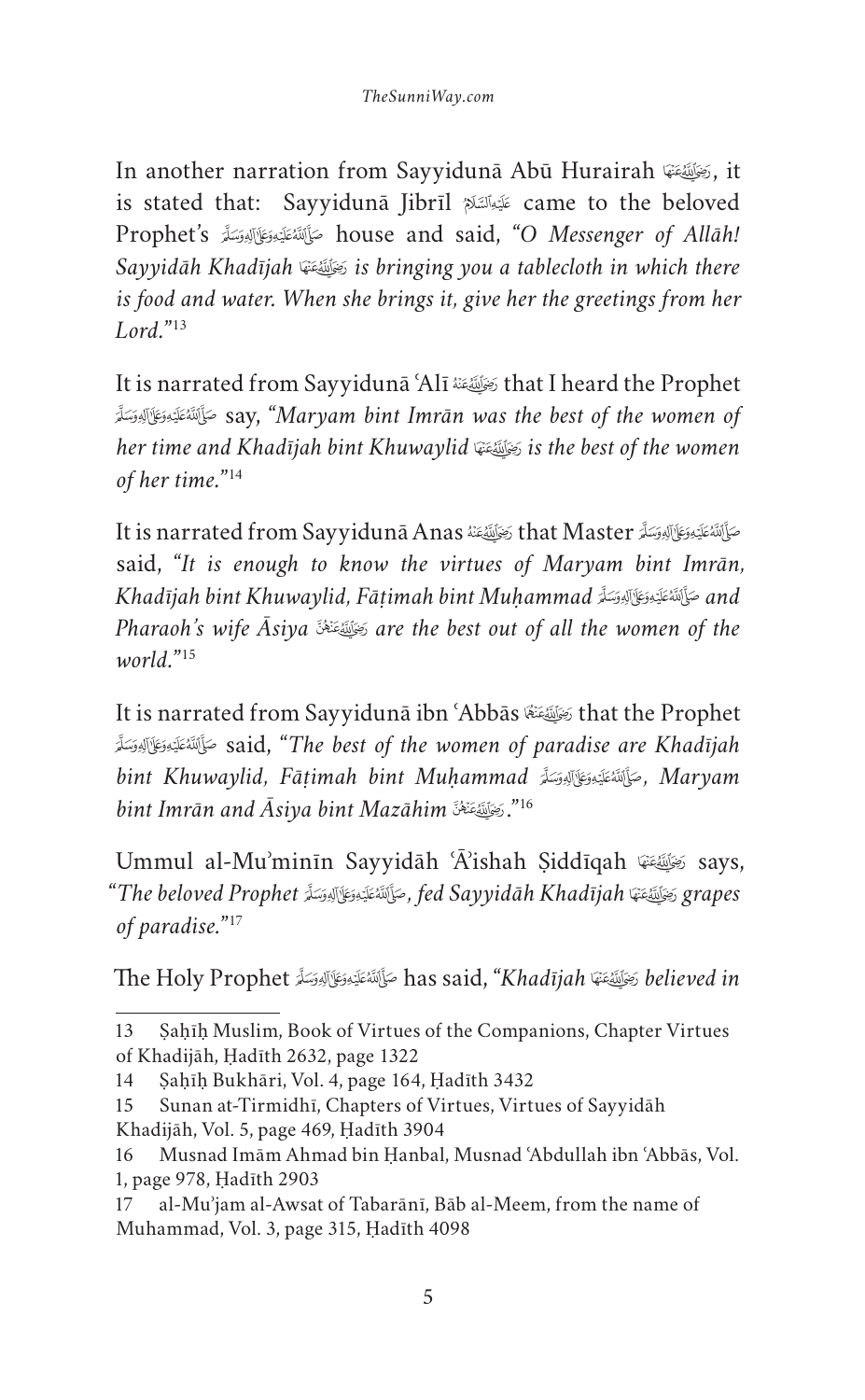*me when people used to deny me and she helped me with her wealth at a time when people were depriving me.*"18

In another narration, the Holy Prophet صَالَةَ الْمَنْعَائِدِ وَكَالِدِ وَسَلَّرَ Sayyidāh ʿĀʾishah J, "*By Allāh! I have not found a wife better than Khadījah* J*. When all the people disbelieved me, she believed in me, and when all the people denied me, she accepted me, and at that time, when no one was willing to give me anything, Khadījah* J *gave me all her belongings and from her womb Allāh Almighty gave me children.*"19

All the children of the Holy Prophet G were born from the womb of Sayyidāh Khadījah رَوَنَائِيَّة except for Sayyidunā Ibrāhīm رَضَيَائِمَة, who was born from Sayyidāh Maria Qibtiyah J. Among the sons the names of Sayyidunā Qāsim I and Sayyidunā ʿAbdullah I are mentioned while among the daughters, Sayyidāh Zainab, Sayyidāh Ruqaiyyah, Sayyidāh Umm Kulthūm and Sayyidāh Fāṭimah Zahrā<sup>'</sup> فَلِلْكَنَاءُ Umm mentioned.20

She was the wife of the Holy Prophet كَالِكَانِدُوْتَالِكَابِدِوْتَالِ She was the wife of the Holy Prophet 25 years. She passed away in the month of Ramaḍān in the 10th year after the declaration of prophethood. And she was entered her grave and made duas for her. Funeral حَزَّانَةَعْنَدِوَعَاْرَادِوَسَلَّرَ buried in Hajūn (i.e. Jannat-ul-Māʿla or Muʿallāh). The Prophet prayers were not conducted as it had not been prescribed then. The Mercy of the Universe صَلَالَةَ عَلَيْهِ وَعَايَا لِإِدِيَسَةً، The Mercy of the Universe

<sup>18</sup> Musnad Imām Ahmad bin Hanbal, Musnad as-Sayyidāh ʿĀʾishah, Vol. 9, page 429, Ḥadīth 24918

<sup>19</sup> Sharh of Allāmah Zurqāni on al-Mawāhib al-Ludunniyah, Vol. 2, page 393

al-Isti'ab, Kitāb al-Nisaʾ, Khadijāh bint Khuwaylid, Vol. 4, page 379, Narration 3347

<sup>20</sup> Sirah ibn Hishām, the children of the Prophet صَأَلِلَهُ عَلَيْهِ وَعَإِيّ آلِهِ وَسَلَّرَ £10 Khadijāh, page 77

Usd-ul-Ghabbah, Book of Women, Khadijāh bint Khuwaylid, Vol. 7, page 91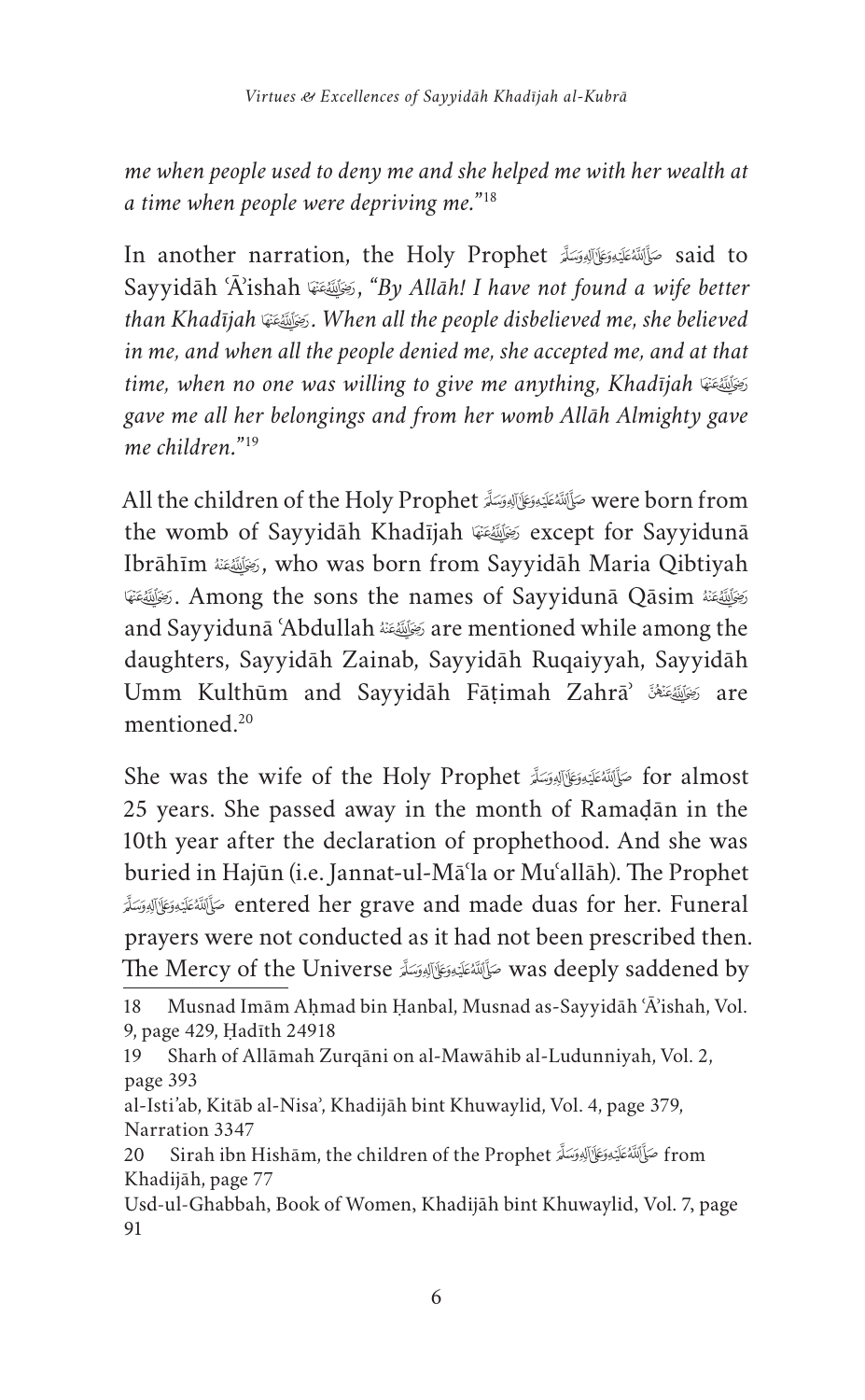this tragedy. $21$ 

The Holy Prophet صَأَلِقَهُ عَلَيْهِ وَعَيْلَاهِ وَسَلَّرَ The Holy Prophet her lifetime.<sup>22</sup>

After the demise of Sayyidāh Khadījah J, the Holy Prophet used to pay homage to the friends of Sayyidāh صَأَلِقَةَعَلَيْدِوَعَاْلِكِوتِسَلَّرَ Khadījah  $\mathcal{F}$  in spite of his high and lofty position. He used to say, "*Take this to such and such woman because she was Khadījah*  J*'s friend, take this to such and such woman's house because she loved Khadījah* J*.*"23

Ummul al-Mu'minīn Sayyidāh 'Ā'ishah Şiddīqah الحَقِيَّة says, "*The Prophet* G *used to often mention about Sayyidāh Khadījah* J*. At times when the Prophet* G *would slaughter a goat, he would cut its meat into pieces and send it to the houses of the friends of Sayyidāh Khadījah* J*, just because they were Sayyidāh Khadījah* J*'s friends.*"24

Sayyidāh ʿĀʾishah Ṣiddīqah J said, "*I have not been as fervor of any of the wives of the Holy Prophet* G *as Khadījah* J*. Although I had not even seen her, but the Holy Prophet*  G *used to mention about her a lot. Sometimes I asked the Holy Prophet*  G *that was there no other woman in the world except Khadījah* J*? He would say, she was such-and-such and my children are from her.*"25

In comparison to other of his noble wives, she had the privilege

<sup>21</sup> Madārij-un-Nubūwwah, Vol. 2, Part 5, Chapter 2, Mentioned under Blessed Wives, page 495

<sup>22</sup> Ṣaḥīḥ Muslim, Book of Virtues of the Companions, Chapter Virtues of Khadijāh, page 949, Ḥadīth 2434

<sup>23</sup> Al-Ādab al-Mufrad, Bāb Qawl al-Maʿrūf, page 78, Ḥadīth 232

<sup>24</sup> Ṣaḥīḥ Muslim, Book of Virtues of the Companions, Virtues of Khadijāh, page 1323, Ḥadīth 2435

<sup>25</sup> Ṣaḥīḥ Bukhāri, Book of Virtues of al-Ansār, Chapter on the Marriage of the Prophet (صَوَّالَلَهُ عَلَيْهِ وَعَايَا آلِهِ وَسَلَّمَ Marriage of the Prophet